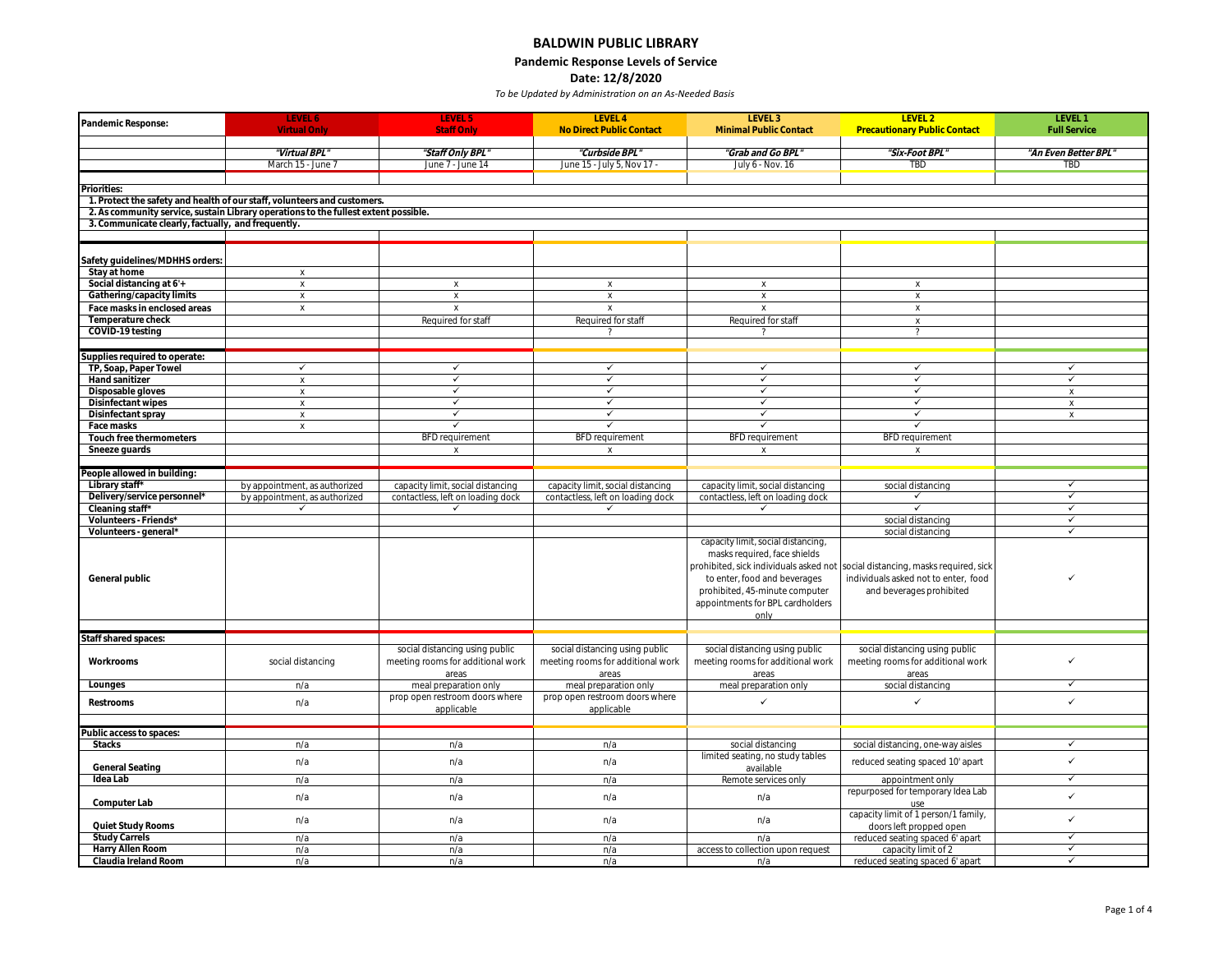## **BALDWIN PUBLIC LIBRARY Pandemic Response Levels of Service**

### **Date: 12/8/2020**

| Pandemic Response:         | LEVEL 6                                        | LEVEL 5                                        | LEVEL 4                              | LEVEL 3                              | LEVEL 2                              | LEVEL 1                             |
|----------------------------|------------------------------------------------|------------------------------------------------|--------------------------------------|--------------------------------------|--------------------------------------|-------------------------------------|
|                            |                                                | <b>Staff Only</b>                              | No Direct Public Contact             | Minimal Public Contact               | <b>Precautionary Public Contact</b>  | <b>Full Service</b>                 |
| Discovery Room             | n/a                                            | n/a                                            | n/a                                  | n/a                                  | n/a                                  | $\checkmark$                        |
| Restrooms                  | n/a                                            | n/a                                            | n/a                                  | automatic door openers               | $\checkmark$                         | $\overline{\checkmark}$             |
| Board Room                 | n/a                                            | n/a                                            | n/a                                  | n/a                                  | n/a                                  | $\checkmark$                        |
| Jeanne Lloyd Room          | n/a                                            | n/a                                            | n/a                                  | n/a, used for staff work space       | n/a, used for staff work space       | $\checkmark$                        |
| Rotary Room                | n/a                                            | n/a                                            | n/a                                  | n/a, used for staff work space       | n/a, used for staff work space       | ✓                                   |
| Lower Level                | n/a                                            | n/a                                            | n/a                                  | access to Family Restroom only       | access to Family Restroom only       | $\checkmark$                        |
| Digital Sign               | n/a                                            | n/a                                            | n/a                                  | cleaned twice per day                | cleaned twice per day                | ✓                                   |
|                            |                                                |                                                |                                      |                                      |                                      |                                     |
| services:                  |                                                |                                                |                                      |                                      |                                      |                                     |
| Hours of service           | 24-hour turnaround for requests                | 24-hour turnaround for requests                | limited                              |                                      |                                      |                                     |
|                            | issued to residents via webform with           | issued to residents via webform with           | issued to residents via webform with | issued to residents via webform with | issued to residents via webform with | ssued to residents via webform with |
|                            | normal expiration date. Verification           | normal expiration date. Verification           | normal expiration date. Verification | normal expiration date. Filled out   | normal expiration date. Filled out   | normal expiration date. Filled out  |
|                            | of employment/address via email                | of employment/address via email                | of employment/address via email      | online at home or through OPAC in-   | online at home or through OPAC in-   | online at home or through OPAC in-  |
| Library cards              |                                                |                                                |                                      | house                                | house                                | house                               |
|                            |                                                |                                                |                                      | phone, voicemail, email, webforms,   | phone, voicemail, email, webforms,   |                                     |
| Reference/readers advisory | voicemail, email, webforms                     | phone, voicemail, email, webforms              | phone, voicemail, email, webforms    | service desks with social distancing | service desks with social distancing |                                     |
|                            |                                                |                                                |                                      | and sneeze guards                    | and sneeze guards                    |                                     |
|                            |                                                |                                                | For holds and on request. Available  | For holds and on request. Available  | For holds and on request. Available  |                                     |
|                            |                                                |                                                | to anyone. Hot Picks are requestable | to anyone. Hot Picks are requestable | to anyone. Hot Picks are requestable |                                     |
| Curbside Delivery          | n/a                                            | n/a                                            | and can be loaned to reciprical      | and can be loaned to reciprical      | and can be loaned to reciprical      |                                     |
|                            |                                                |                                                | patrons at no fee.                   | patrons at no fee                    | patrons at no fee.                   |                                     |
|                            |                                                |                                                |                                      |                                      |                                      |                                     |
|                            |                                                |                                                |                                      | phone, voicemail, email, webforms,   | phone, voicemail, email, webforms,   |                                     |
| Technology assistance      | voicemail, email, webforms                     | phone, voicemail, email, webforms              | phone, voicemail, email, webforms    | service desks with social distancing | service desks with social distancing |                                     |
|                            |                                                |                                                |                                      | and sneeze guards, no handling of    | and sneeze guards, no handling of    |                                     |
|                            |                                                |                                                |                                      | patron-owned devices                 | patron-owned devices                 |                                     |
| 3D Printing                | n/a                                            | n/a                                            | $\checkmark$                         |                                      | ✓                                    | ✓                                   |
| Exam proctoring            | n/a                                            | n/a                                            | n/a                                  | n/a                                  |                                      |                                     |
|                            |                                                | phone, voicemail, email, virtual               | phone, voicemail, email, virtual     | phone, voicemail, email, virtual     | phone, voicemail, email, virtual     |                                     |
| Outreach                   | voicemail, email, virtual programs             | programs, home deilvery                        | programs, home deilvery              | programs, home deilvery              | programs, home deilvery              | virtual whenever practical + ü      |
| Public computers           | n/a                                            | n/a                                            | n/a                                  | BPL cardholders only, by             | BPL cardholders only, by             | $\checkmark$                        |
|                            |                                                |                                                |                                      | appointment, 45-minute time slots    | appointment, 60-minute time slots    |                                     |
| WiFi                       | $\checkmark$                                   | $\checkmark$                                   | $\checkmark$                         |                                      |                                      | $\checkmark$                        |
|                            |                                                |                                                | Patrons may use PrinterOn and pick   | Patrons may use PrinterOn and pick   | Patrons may use PrinterOn and pick   |                                     |
|                            | n/a                                            | n/a                                            | up print jobs via Curbside Pickup.   | up print jobs via Curbside Pickup.   | up print jobs via Curbside Pickup.   | ✓                                   |
|                            |                                                |                                                | Accounts will be charged printing    | Accounts will be charged printing    | Accounts will be charged printing    |                                     |
| Printing                   |                                                |                                                | fees.                                | fees.                                | fees                                 |                                     |
|                            | n/a                                            | n/a                                            | n/a                                  | with wipedown schedule and sign      | with wipedown schedule and sign      | $\checkmark$                        |
| Copier, fax, scanner       |                                                |                                                |                                      | suggesting handwashing after use     | suggesting handwashing after use     |                                     |
| OPACs                      | n/a                                            | n/a                                            | n/a                                  | with wipedown schedule               | with wipedown schedule               | $\checkmark$                        |
| Youth tablets              | n/a                                            | n/a                                            | n/a                                  | n/a                                  | n/a                                  | $\checkmark$                        |
| Cash handling              | online only                                    | online only                                    | online only                          | online only                          | $\checkmark$                         | $\checkmark$<br>✓                   |
| Vending machines           | n/a                                            | n/a                                            | n/a                                  | n/a                                  | n/a                                  |                                     |
|                            |                                                |                                                |                                      |                                      |                                      |                                     |
| Aaterials:                 | digital, orders placed with suspended          |                                                |                                      |                                      |                                      |                                     |
| Acquisitions               | delivery                                       | $\checkmark$                                   | $\checkmark$                         |                                      | ✓                                    | $\checkmark$                        |
|                            |                                                | confirm storage capacity, social               | confirm storage capacity, social     | confirm storage capacity, social     | confirm storage capacity, social     | ✓                                   |
| Weeding                    | digital only                                   | distancing                                     | distancing                           | distancing                           | distancing                           |                                     |
| Returns                    | not allowed                                    | $\checkmark$                                   | $\checkmark$                         | ✓                                    | $\checkmark$                         | $\checkmark$                        |
| Quarantine                 | n/a                                            | 7 days                                         | 7 days                               | 7 days                               | 7 days                               | ✓                                   |
| Due dates                  | extended to January 31, 2021                   | extended to January 31, 2021                   | extended to January 31, 2021         | extended to January 31, 2021         |                                      | $\checkmark$                        |
|                            | waived within reason, check                    | waived within reason, check                    | waived within reason, check          | waived within reason, check          | waived within reason, check          |                                     |
|                            | payments may be mailed                         | payments may be mailed                         | payments may be mailed               | payments may be mailed, credit card  | payments may be mailed, credit card  | ✓                                   |
| Fines                      |                                                |                                                |                                      | payment accepted                     | payment accepted                     |                                     |
| Holds                      | holds lists frozen, new holds may be<br>placed | holds lists frozen, new holds may be<br>placed | $\checkmark$                         |                                      |                                      | ✓                                   |
|                            |                                                |                                                |                                      | digital, staff (discouraged), self-  | digital, staff, self-checks with     |                                     |
| Checkout method            | digital only                                   | digital, staff                                 | digital, staff                       | checks with wipedown schedule        | wipedown schedule                    | $\checkmark$                        |
|                            |                                                |                                                |                                      |                                      |                                      |                                     |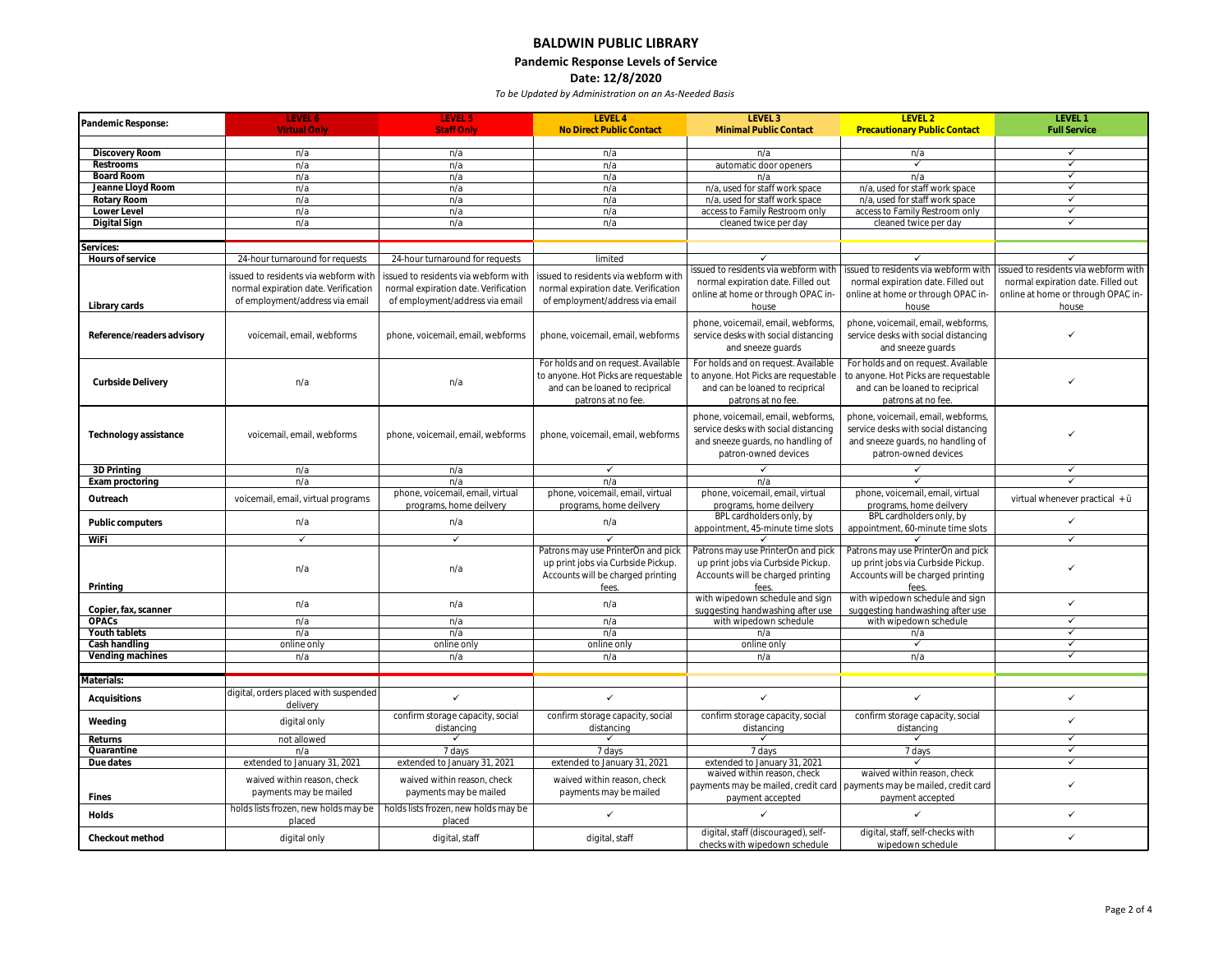### **BALDWIN PUBLIC LIBRARY Pandemic Response Levels of Service Date: 12/8/2020**

| Pandemic Response:            | LEVEL 6                                | LEVEL 5                               | LEVEL 4                                | LEVEL 3                                | LEVEL 2                                                                                                        | LEVEL 1                    |
|-------------------------------|----------------------------------------|---------------------------------------|----------------------------------------|----------------------------------------|----------------------------------------------------------------------------------------------------------------|----------------------------|
|                               | Virtual Only                           | <b>Staff Only</b>                     | No Direct Public Contact               | Minimal Public Contact                 | <b>Precautionary Public Contact</b>                                                                            | <b>Full Service</b>        |
|                               |                                        | social distancing, low use times or   | social distancing, low use times or    | social distancing, low use times or    | social distancing, low use times or                                                                            |                            |
| Shelving, shelf reading, etc. | n/a                                    | when closed                           | when closed                            | when closed                            | when closed                                                                                                    | $\checkmark$               |
| Magazines and newspapers      | n/a                                    | n/a                                   | n/a                                    | available, with warning sign           | ✓                                                                                                              | $\checkmark$               |
|                               | n/a                                    | n/a                                   | quarantined 24 hours upon receipt,     | quarantined 24 hours upon receipt,     | quarantined 24 hours upon receipt,                                                                             | ✓                          |
| Free publications             |                                        |                                       | displayed in vestibule rack            | displayed in vestibule rack            | displayed in vestibule rack                                                                                    |                            |
|                               |                                        | Patrons with checked out puppets      | Patrons with checked out puppets       | Patrons with checked out puppets       | Patrons with checked out puppets                                                                               |                            |
|                               | n/a                                    | nay keep the puppets. Returned toys   | nay keep the puppets. Returned toys    | may keep the puppets. Returned toys    | nay keep the puppets. Returned toys                                                                            | ✓                          |
|                               |                                        | will be heavily santitized. Toys and  | will be heavily santitized. Toys and   | will be heavily santitized. Toys and   | will be heavily santitized. Toys and                                                                           |                            |
| Puppets and toys              |                                        | puppets will not be circulated        | puppets will not be circulated         | puppets will not be circulated         | puppets will not be circulated                                                                                 |                            |
|                               |                                        | Bins quarantined for 24 hours before  | Bins quarantined for 24 hours before   | Bins quarantined for 24 hours before   | Bins quarantined for 24 hours before                                                                           |                            |
| <b>TLN Delivery</b>           | suspended                              | opening/shipping. Incoming bins       | opening/shipping. Incoming bins        | opening/shipping. Incoming bins        | opening/shipping. Incoming bins                                                                                | $\checkmark$               |
|                               |                                        | disinfected (both inside and outside) | disinfected (both inside and outside)  | disinfected (both inside and outside)  | disinfected (both inside and outside)                                                                          |                            |
| MelCat interlibrary loan      | n/a                                    | dependent on MeL                      | dependent on MeL                       | dependent on MeL                       | dependent on MeL                                                                                               | $\checkmark$               |
| U.S. mail                     | picked up by staff                     | picked up by staff                    |                                        |                                        | quarantine home delivery bags for 24 quarantine home delivery bags for 24 quarantine home delivery bags for 24 | ✓                          |
|                               |                                        |                                       | hours                                  | hours                                  | hours                                                                                                          |                            |
| Parcel delivery               | n/a                                    | parcels opened as received following  | parcels opened as received following   |                                        | parcels opened as received following parcels opened as received following                                      | $\checkmark$               |
|                               |                                        | quidelines                            | quidelines                             | quidelines                             | quidelines                                                                                                     | $\checkmark$               |
| Donations                     | not accepted                           | not accepted                          | not accepted                           | not accepted                           | highly discouraged                                                                                             |                            |
| Programs:                     |                                        |                                       |                                        |                                        |                                                                                                                |                            |
|                               |                                        |                                       |                                        |                                        | virtual, in-person programs only if                                                                            |                            |
| Format                        | virtual only                           | virtual only                          | virtual only                           | virtual only                           | can be conducted with social                                                                                   | virtual whenever practical |
|                               |                                        |                                       |                                        |                                        | distancing                                                                                                     |                            |
|                               | n/a                                    | virtual only                          | virtual only or available for curbside | virtual only or available for curbside | virtual only or available for curbside                                                                         | $\checkmark$               |
| Summer reading prizes         |                                        |                                       | pickup                                 | pickup                                 | pickup                                                                                                         |                            |
| Takeaway program kits         | n/a                                    | n/a                                   | $\checkmark$                           |                                        | $\checkmark$                                                                                                   | $\checkmark$               |
| Friends' used book sales      | n/a                                    | n/a                                   | Online Grab Bag Sale                   | Online Grab Bag Sale                   | lobby sales table available                                                                                    | $\checkmark$               |
|                               |                                        |                                       |                                        |                                        |                                                                                                                |                            |
| Meetings:                     |                                        |                                       |                                        |                                        |                                                                                                                |                            |
|                               |                                        |                                       |                                        |                                        |                                                                                                                |                            |
|                               |                                        |                                       | virtual as permitted by law or in-     | virtual as permitted by law or in-     | virtual as permitted by law or in-                                                                             |                            |
| Library Board                 | virtual as permitted by law            | virtual as permitted by law           | person with social distancing in front | person with social distancing in       | person with social distancing in                                                                               | ✓                          |
|                               |                                        |                                       | lobby with front doors unlocked        | Rotary room                            | Rotary room                                                                                                    |                            |
| Friends' Board                |                                        |                                       |                                        | virtual or in-person with social       | virtual or in-person with social                                                                               | $\checkmark$               |
|                               | virtual                                | virtual                               | virtual                                | distancing in Rotary Room              | distancing in Rotary Room                                                                                      |                            |
| Staff                         |                                        | virtual or in-person with social      | virtual or in-person with social       | virtual or in-person with social       | virtual or in-person with social                                                                               | virtual whenever practical |
|                               | virtual                                | distancing in Rotary Room             | distancing in Rotary Room              | distancing in Rotary Room              | distancing in Rotary Room                                                                                      |                            |
| Public - see public access    |                                        |                                       |                                        |                                        |                                                                                                                |                            |
|                               |                                        |                                       |                                        |                                        |                                                                                                                |                            |
| Communications:               |                                        |                                       |                                        |                                        |                                                                                                                |                            |
|                               | Bulk message about closure and         |                                       |                                        |                                        |                                                                                                                |                            |
|                               | opening only to all patrons with       | hours changed on website, virtual     | hours changed on website, virtual      |                                        |                                                                                                                |                            |
|                               | email address, hours changed on        | edition of Learn.Connect.Discover,    | edition of Learn.Connect.Discover.     | hours changed on website, virtual      | hours changed on website, virtual                                                                              |                            |
|                               | website, virtual edition of            | BPL At Home section on website,       | BPL At Home section on website,        | edition of Learn.Connect.Discover,     | edition of Learn.Connect.Discover                                                                              |                            |
|                               | Learn.Connect.Discover, BPL At         | social media, enewsletters, closure   | social media, enewsletters, closure    | BPL At Home section on website.        | BPL At Home section on website,                                                                                |                            |
| Public                        | Home section on website, social        | noted on voicemail greetings, signs   | noted on voicemail greetings, signs    | social media, enewsletters, closure    | social media, enewsletters, closure                                                                            |                            |
|                               | media, enewsletters, closure noted     | on front doors, vacation response     | on front doors, vacation response      | noted on voicemail greetings, signs    | noted on voicemail greetings, signs                                                                            |                            |
|                               | on voicemail greetings, signs on front | message on public/shared email        | message on public/shared email         | on front doors, Polaris notice         | on front doors                                                                                                 |                            |
|                               | doors, vacation response message on    | addresses                             | addresses, Polaris notice language     | language changed                       |                                                                                                                |                            |
|                               | public/shared email addresses          |                                       | changed                                |                                        |                                                                                                                |                            |
|                               |                                        | New hold notification with pickup     |                                        |                                        |                                                                                                                |                            |
| Holds                         | Holds suspended until 7 days after     | information sent 3 days before move   | ✓                                      | ✓                                      | $\checkmark$                                                                                                   | $\checkmark$               |
|                               | opening date.                          | to Level 4                            |                                        |                                        |                                                                                                                |                            |